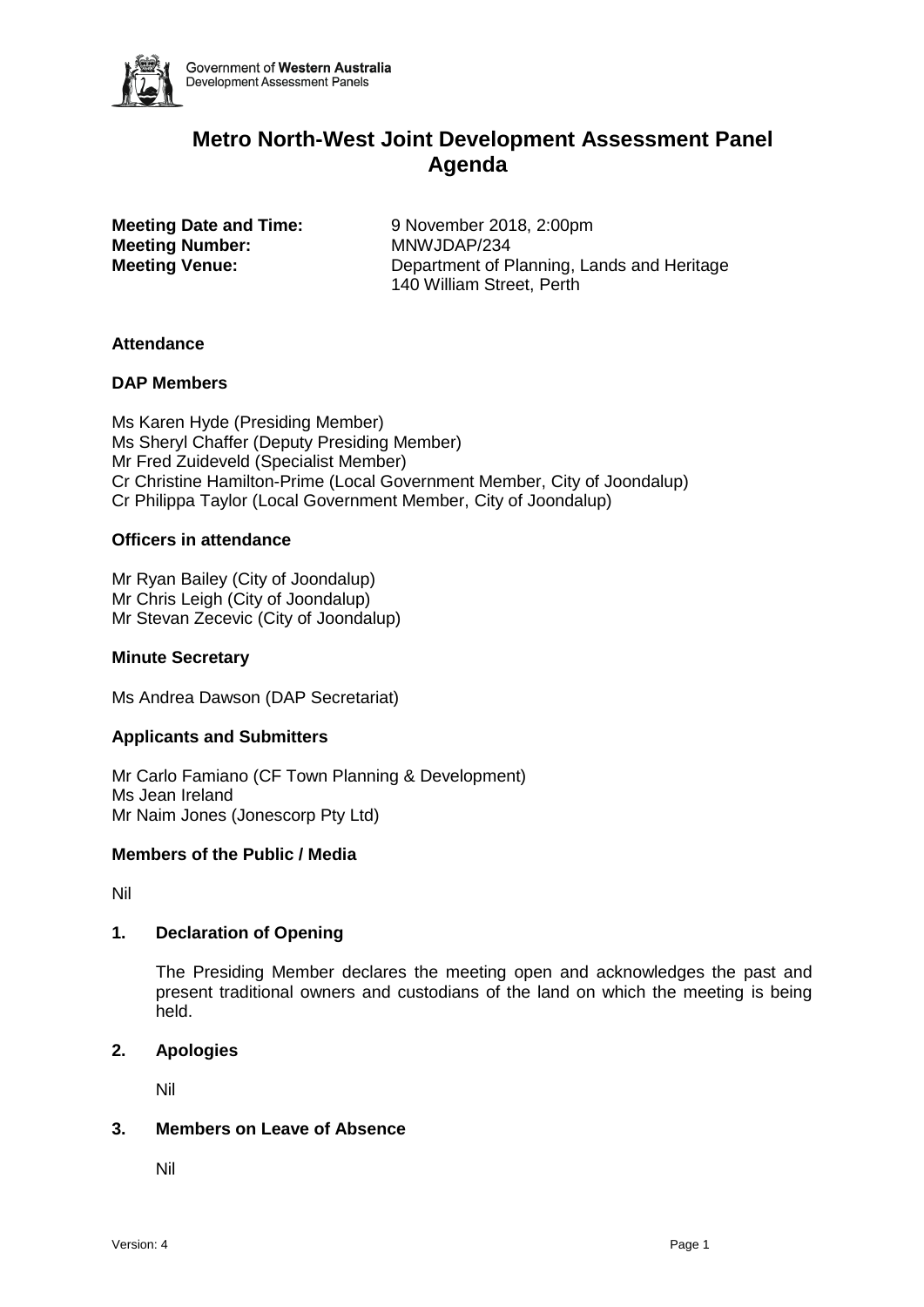

# **4. Noting of Minutes**

Signed minutes of previous meetings are available on the [DAP website.](https://www.planning.wa.gov.au/7578.aspx)

### **5. Declarations of Due Consideration**

Any member who is not familiar with the substance of any report or other information provided for consideration at the DAP meeting must declare that fact before the meeting considers the matter.

#### **6. Disclosure of Interests**

| <b>Member</b> | <b>Item</b> | <b>Nature of Interest</b>                                  |
|---------------|-------------|------------------------------------------------------------|
| Ms Karen Hyde | 8.1         | Impartiality Interest -                                    |
|               |             | Taylor Burrell Barnett who is Ms Hyde's employer has       |
|               |             | been appointed by the City of Joondalup to advise on the   |
|               |             | future planning framework for Housing Opportunity Areas.   |
|               |             | Ms Hyde has had no involvement in the past planning        |
|               |             | framework, the context for which these applications are to |
|               |             | be determined. Ms Hyde does not have a pecuniary           |
|               |             | interest in any of the applications.                       |

#### **7. Deputations and Presentations**

- **7.1** Ms Jean Ireland presenting against the application at Item 8.1. The presentation will address the non-compliance of the proposal with a number of regulations.
- **7.2** Ms Ann Marum-O'Donnell on behalf of Chris Walker presenting against the application at Item 8.1. The presentation will address the traffic assessments and concerns relating to the revised plans.
- **7.3** Mr Naim Jones (Jonescorp Pty Ltd) presenting in support of the application at Item 8.1. The presentation will request that the application is supported and approved.
- **7.4** Mr Carlo Famiano (CF Town Planning & Development) presenting in support of the application at Item 8.1. The presentation is against the recommendation and will request an approval.

The City of Joondalup may be provided with the opportunity to respond to questions of the panel, as invited by the Presiding Member.

# **8. Form 1 – Responsible Authority Reports – DAP Applications**

| 8.1 | <b>Property Location:</b><br><b>Development Description:</b><br>Applicant:<br>Owner: | Lot 33 and Lot 34 Tuart Trail, Edgewater<br>Fourteen (14) Multiple Dwellings<br>CF Town Planning & Development<br>Mr Naim Jones (Jonescorp Pty Ltd),<br>Mr Edwin Cornelissen |
|-----|--------------------------------------------------------------------------------------|------------------------------------------------------------------------------------------------------------------------------------------------------------------------------|
|     | Responsible Authority:<br>DAP File No:                                               | City of Joondalup<br>DAP/18/01433                                                                                                                                            |